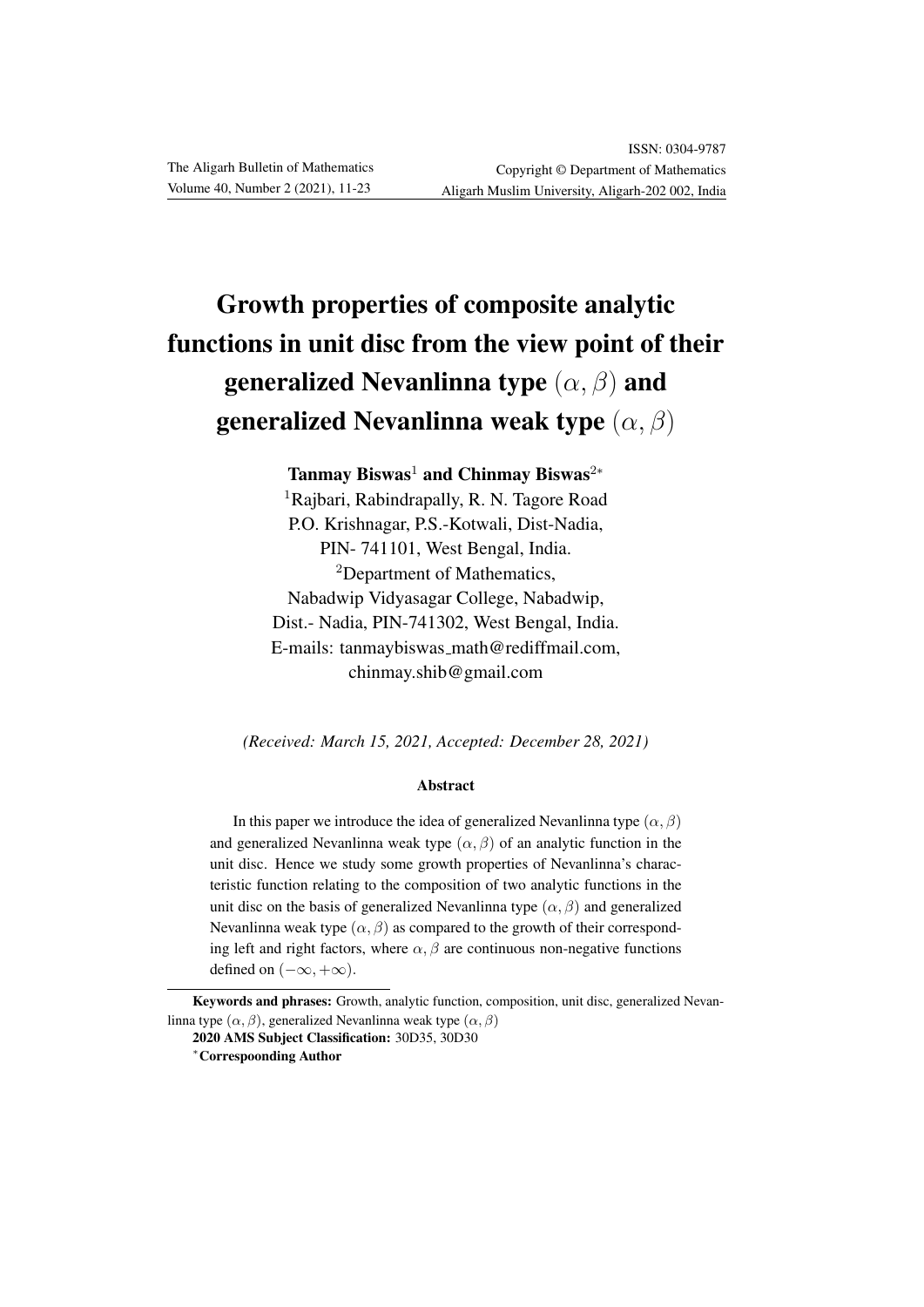## 1 Introduction, Definitions and Notations

A function f, analytic in the unit disc  $U = \{z : |z| < 1\}$  is said to be of finite Nevanlinna order [1] if there exists a number  $\mu$  such that the Nevanlinna characteristic function of f denoted by

$$
T(r, f) = \frac{1}{2\pi} \int_{0}^{2\pi} \log^{+} \left| f\left(re^{i\theta}\right) \right| d\theta
$$

satisfies  $T_f(r) < (1 - r)^{-\mu}$  for all r in  $0 < r_0(\mu) < r < 1$ . The greatest lower bound of all such numbers  $\mu$  is called the Nevanlinna order of f. Thus the Nevanlinna order  $\rho(f)$  of f is given by

$$
\rho(f) = \limsup_{r \to 1} \frac{\log T_f(r)}{-\log(1-r)}.
$$

Similarly, the Nevanlinna lower order  $\lambda(f)$  of f is given by

$$
\lambda(f) = \liminf_{r \to 1} \frac{\log T_f(r)}{-\log(1-r)}.
$$

Now let L be a class of continuous non-negative functions  $\alpha$  defined on  $(-\infty, +\infty)$  such that  $\alpha(x) = \alpha(x_0) \geq 0$  for  $x \leq x_0$  with  $\alpha(x) \uparrow +\infty$  as  $x \to$  $+\infty$ . Further we assume that throughout the present paper  $\alpha, \alpha_1, \alpha_2, \alpha_3, \beta \in L$ . Now considering this, Biswas et al. [2] have introduced the definitions of the generalized Nevanlinna order  $(\alpha, \beta)$  and generalized Nevanlinna lower order  $(\alpha, \beta)$  of an analytic function  $f$  in the unit disc  $U$  which are as follows:

**Definition 1.1.** [2] The generalized Nevanlinna order  $(\alpha, \beta)$  denoted by  $\rho^{(\alpha,\beta)}[f]$ *and generalized Nevanlinna lower order* (α, β) *denoted by* λ (α,β) [f] *of an analytic function* f *in the unit disc* U *are defined as:*

$$
\rho^{(\alpha,\beta)}[f] = \limsup_{r \to 1} \frac{\alpha(\exp(T_f(r)))}{\beta(\frac{1}{1-r})} \text{ and } \lambda^{(\alpha,\beta)}[f] = \liminf_{r \to 1} \frac{\alpha(\exp(T_f(r)))}{\beta(\frac{1}{1-r})}.
$$

Clearly  $\rho^{(\log \log r, \log r)}[f] = \rho(f)$  and  $\lambda^{(\log \log r, \log r)}[f] = \lambda(f)$ .

Now in order to refine the growth scale namely the generalized Nevanlinna order  $(\alpha, \beta)$ , we introduce the definitions of another growth indicators, called generalized Nevanlinna type  $(\alpha, \beta)$  and generalized Nevanlinna lower type  $(\alpha, \beta)$ respectively of an analytic function  $f$  in the unit disc  $U$  which are as follows: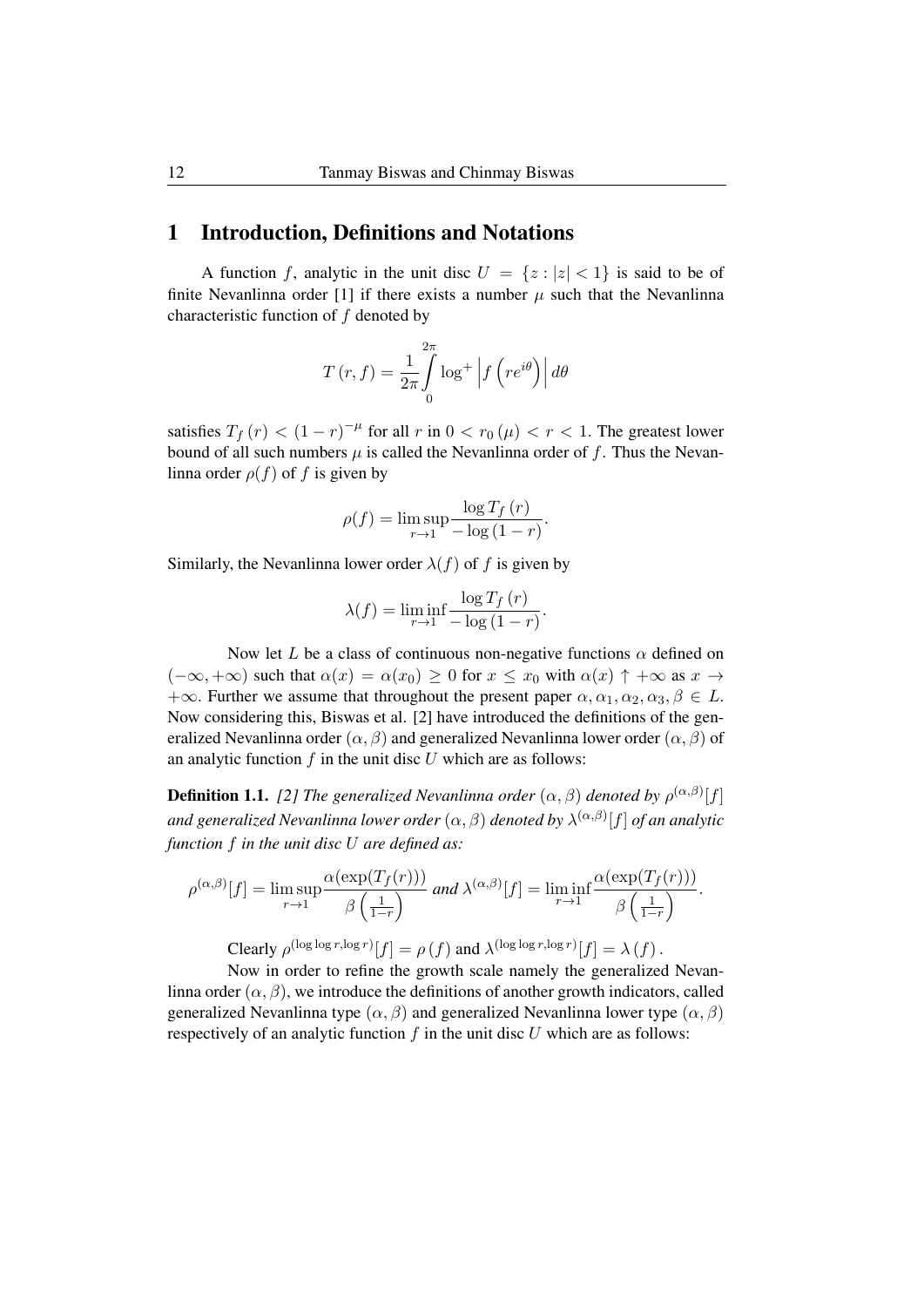**Definition 1.2.** The generalized Nevanlinna type  $(\alpha, \beta)$  denoted by  $\sigma^{(\alpha,\beta)}[f]$  and generalized Nevanlinna lower type  $(\alpha, \beta)$  denoted by  $\overline{\sigma}^{(\alpha, \beta)}[f]$  of an analytic func*tion* f *in the unit disc* U *having finite positive generalized Nevanlinna order*  $(\alpha, \beta)$  $(0 < \rho^{(\alpha,\beta)}[f] < \infty)$  are defined as :

$$
\sigma^{(\alpha,\beta)}[f] = \limsup_{r \to 1} \frac{\exp(\alpha(\exp(T_f(r))))}{\left(\exp\left(\beta\left(\frac{1}{1-r}\right)\right)\right)^{\rho^{(\alpha,\beta)}[f]}}
$$
  
and  $\overline{\sigma}^{(\alpha,\beta)}[f] = \liminf_{r \to 1} \frac{\exp(\alpha(\exp(T_f(r))))}{\left(\exp\left(\beta\left(\frac{1}{1-r}\right)\right)\right)^{\rho^{(\alpha,\beta)}[f]}}.$ 

*It is obvious that*  $0 \le \overline{\sigma}^{(\alpha,\beta)}[f] \le \sigma^{(\alpha,\beta)}[f] \le \infty$ .

Analogously, to determine the relative growth of two analytic functions in the unit disc  $U$  having same non zero finite generalized Nevanlinna lower order  $(\alpha, \beta)$ , one can introduce the definitions of generalized Nevanlinna weak type  $(\alpha, \beta)$  and generalized Nevanlinna upper weak type  $(\alpha, \beta)$  of an analytic function f in the unit disc U of finite positive generalized lower order  $(\alpha, \beta)$ ,  $\lambda^{(\alpha, \beta)}[f]$  in the following way:

**Definition 1.3.** *The generalized Nevanlinna upper weak type*  $(\alpha, \beta)$  *denoted by*  $\overline{\tau}^{(\alpha,\beta)}[f]$  and generalized Nevanlinna weak type  $(\alpha,\beta)$  denoted by  $\tau^{(\alpha,\beta)}[f]$  of an *analytic function* f *in the unit disc* U *having finite positive generalized Nevanlinna lower order*  $(\alpha, \beta)$   $(0 < \lambda^{(\alpha, \beta)}[f] < \infty)$  are defined as :

$$
\overline{\tau}^{(\alpha,\beta)}[f] = \limsup_{r \to 1} \frac{\exp(\alpha(\exp(T_f(r))))}{(\exp(\beta(\frac{1}{1-r})))^{\lambda^{(\alpha,\beta)}[f]}}
$$
  
and  $\tau^{(\alpha,\beta)}[f] = \liminf_{r \to 1} \frac{\exp(\alpha(\exp(T_f(r))))}{(\exp(\beta(\frac{1}{1-r})))^{\lambda^{(\alpha,\beta)}[f]}}.$ 

*It is obvious that*  $0 \le \tau^{(\alpha,\beta)}[f] \le \overline{\tau}^{(\alpha,\beta)}[f] \le \infty$ *.* 

However some works about the Nevanlinna theory in the field of unit disc are done in different directions, e.g., one may see [6, 7, 8]. The concept of generalized order  $(\alpha, \beta)$  of entire function was first introduced by Sheremeta [9] where  $\alpha, \beta \in L$ . Several authors made close investigations on the properties of entire functions related to generalized order  $(\alpha, \beta)$  in some different directions. For the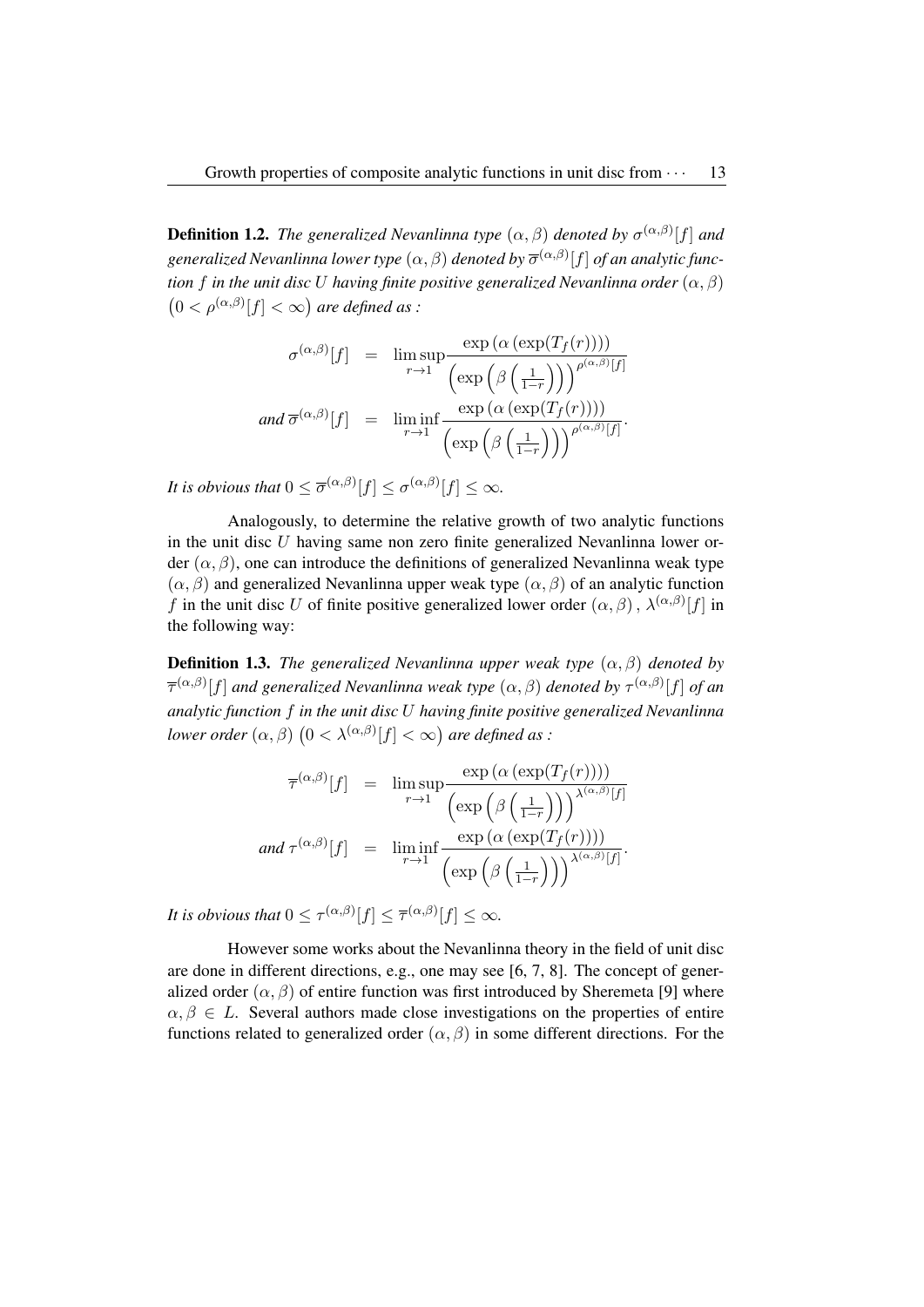purpose of further applications, Biswas et al. [2] introduced the definitions of the generalized Nevanlinna order  $(\alpha, \beta)$  and generalized Nevanlinna lower order  $(\alpha, \beta)$  of an analytic function f in the unit disc U. In this paper the authors studied about some growth properties of Nevanlinna's characteristic function relating to the composition of two analytic functions in the unit disc on the basis of generalized Nevanlinna type  $(\alpha, \beta)$  and generalized Nevanlinna weak type  $(\alpha, \beta)$  as compared to the growth of their corresponding left and right factors. This paper is a continuous part of the previous paper [2] of this present authors. The standard definitions and notations in the theory of entire functions are not explained here, as those are available in [1, 3, 4, 5].

### 2 The main results

In this section we present the main results of the paper.

Theorem 2.1. *Let* f *and* g *be any two non-constant analytic functions in the unit*  $disc$   $U$   $such$   $that$   $0 < \overline{\sigma}^{(\alpha_1, \beta)}[f \circ g] \leq \sigma^{(\alpha_1, \beta)}[f \circ g] < \infty,$   $0 < \overline{\sigma}^{(\alpha_2, \beta)}[f] \leq$  $\sigma^{(\alpha_2,\beta)}[f] < \infty$  and  $\rho^{(\alpha_1,\beta)}[f \circ g] = \rho^{(\alpha_2,\beta)}[f]$ . Then

$$
\frac{\overline{\sigma}^{(\alpha_1,\beta)}[f\circ g]}{\sigma^{(\alpha_2,\beta)}[f]} \le \liminf_{r\to 1} \frac{\exp(\alpha_1(\exp(T_{f\circ g}(r))))}{\exp(\alpha_2(\exp(T_f(r))))} \le \frac{\overline{\sigma}^{(\alpha_1,\beta)}[f\circ g]}{\overline{\sigma}^{(\alpha_2,\beta)}[f]} \le \limsup_{r\to 1} \frac{\exp(\alpha_1(\exp(T_{f\circ g}(r))))}{\exp(\alpha_2(\exp(T_f(r))))} \le \frac{\sigma^{(\alpha_1,\beta)}[f\circ g]}{\overline{\sigma}^{(\alpha_2,\beta)}[f]}.
$$

*Proof.* From the definition of  $\sigma^{(\alpha_2,\beta)}[f]$  and  $\overline{\sigma}^{(\alpha_1,\beta)}[f \circ g]$ , we have for arbitrary positive  $\varepsilon$  and for all sufficiently large values of  $\frac{1}{1-r}$  that

$$
\exp(\alpha_1(\exp(T_{f\circ g}(r)))) \geq \left(\overline{\sigma}^{(\alpha_1,\beta)}[f\circ g] - \varepsilon\right) \left(\exp\left(\beta\left(\frac{1}{1-r}\right)\right)\right)^{\rho^{(\alpha_1,\beta)}[f\circ g]},\tag{2.1}
$$

and

$$
\exp(\alpha_2(\exp(T_f(r)))) \leq \left(\sigma^{(\alpha_2,\beta)}[f] + \varepsilon\right) \left(\exp\left(\beta\left(\frac{1}{1-r}\right)\right)\right)^{\rho^{(\alpha_2,\beta)}[f]}.
$$
\n(2.2)

Now from (2.1), (2.2) and the condition  $\rho^{(\alpha_1,\beta)}[f\circ g] = \rho^{(\alpha_2,\beta)}[f]$ , it follows for all sufficiently large values of  $\frac{1}{1-r}$  that

$$
\frac{\exp(\alpha_1(\exp(T_{f \circ g}(r))))}{\exp(\alpha_2(\exp(T_f(r))))} \geq \frac{\overline{\sigma}^{(\alpha_1,\beta)}[f \circ g] - \varepsilon}{\sigma^{(\alpha_2,\beta)}[f] + \varepsilon}.
$$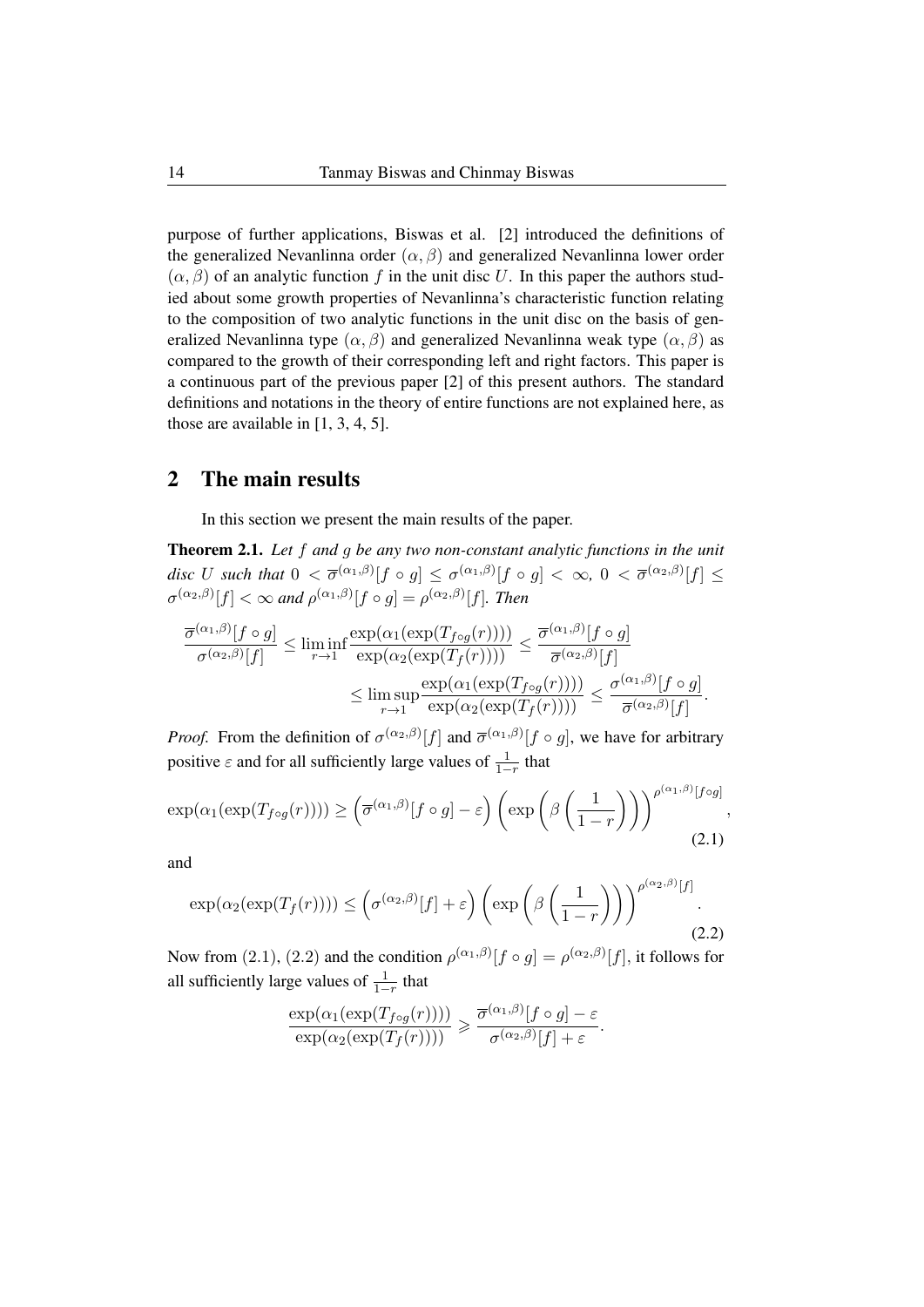As  $\varepsilon$  (> 0) is arbitrary, we obtain from above that

$$
\liminf_{r \to 1} \frac{\exp(\alpha_1(\exp(T_{f \circ g}(r))))}{\exp(\alpha_2(\exp(T_f(r))))} \geq \frac{\overline{\sigma}^{(\alpha_1, \beta)}[f \circ g]}{\sigma^{(\alpha_2, \beta)}[f]}.
$$
\n(2.3)

Again for a sequence of values of  $\frac{1}{1-r}$  tending to infinity, we get that

$$
\exp(\alpha_1(\exp(T_{f \circ g}(r)))) \leq \left(\overline{\sigma}^{(\alpha_1, \beta)}[f \circ g] + \varepsilon\right) \left(\exp\left(\beta\left(\frac{1}{1-r}\right)\right)\right)^{\rho^{(\alpha_1, \beta)}[f \circ g]}
$$
\n(2.4)

and for all sufficiently large values of  $\frac{1}{1-r}$ ,

$$
\exp(\alpha_2(\exp(T_f(r)))) \geq \left(\overline{\sigma}^{(\alpha_2,\beta)}[f] - \varepsilon\right) \left(\exp\left(\beta\left(\frac{1}{1-r}\right)\right)\right)^{\rho^{(\alpha_2,\beta)}[f]}.\tag{2.5}
$$

Combining (2.4) and (2.5) and the condition  $\rho^{(\alpha_1,\beta)}[f\circ g] = \rho^{(\alpha_2,\beta)}[f]$ , we get for a sequence of values of  $\frac{1}{1-r}$  tending to infinity that

$$
\frac{\exp(\alpha_1(\exp(T_{f\circ g}(r))))}{\exp(\alpha_2(\exp(T_f(r))))} \leq \frac{\overline{\sigma}^{(\alpha_1,\beta)}[f\circ g]+\varepsilon}{\overline{\sigma}^{(\alpha_2,\beta)}[f]-\varepsilon}.
$$

Since  $\varepsilon$  (> 0) is arbitrary, it follows from above that

$$
\liminf_{r \to 1} \frac{\exp(\alpha_1(\exp(T_{f \circ g}(r))))}{\exp(\alpha_2(\exp(T_f(r))))} \le \frac{\overline{\sigma}^{(\alpha_1, \beta)}[f \circ g]}{\overline{\sigma}^{(\alpha_2, \beta)}[f]}.
$$
\n(2.6)

Also for a sequence of values of  $r$  tending to infinity, it follows that

$$
\exp(\alpha_2(\exp(T_f(r)))) \leq \left(\overline{\sigma}^{(\alpha_2,\beta)}[f] + \varepsilon\right) \left(\exp\left(\beta\left(\frac{1}{1-r}\right)\right)\right)^{\rho^{(\alpha_2,\beta)}[f]}.\tag{2.7}
$$

Now from (2.1), (2.7) and the condition  $\rho^{(\alpha_1,\beta)}[f\circ g] = \rho^{(\alpha_2,\beta)}[f]$ , we obtain for a sequence of values of  $\frac{1}{1-r}$  tending to infinity that

$$
\frac{\exp(\alpha_1(\exp(T_{f\circ g}(r))))}{\exp(\alpha_2(\exp(T_f(r))))} \geq \frac{\overline{\sigma}^{(\alpha_1,\beta)}[f\circ g]-\varepsilon}{\overline{\sigma}^{(\alpha_2,\beta)}[f]+\varepsilon}.
$$

As  $\varepsilon$  ( $>$  0) is arbitrary, we get from above that

$$
\limsup_{r \to 1} \frac{\exp(\alpha_1(\exp(T_{f \circ g}(r))))}{\exp(\alpha_2(\exp(T_f(r))))} \ge \frac{\overline{\sigma}^{(\alpha_1, \beta)}[f \circ g]}{\overline{\sigma}^{(\alpha_2, \beta)}[f]}.
$$
\n(2.8)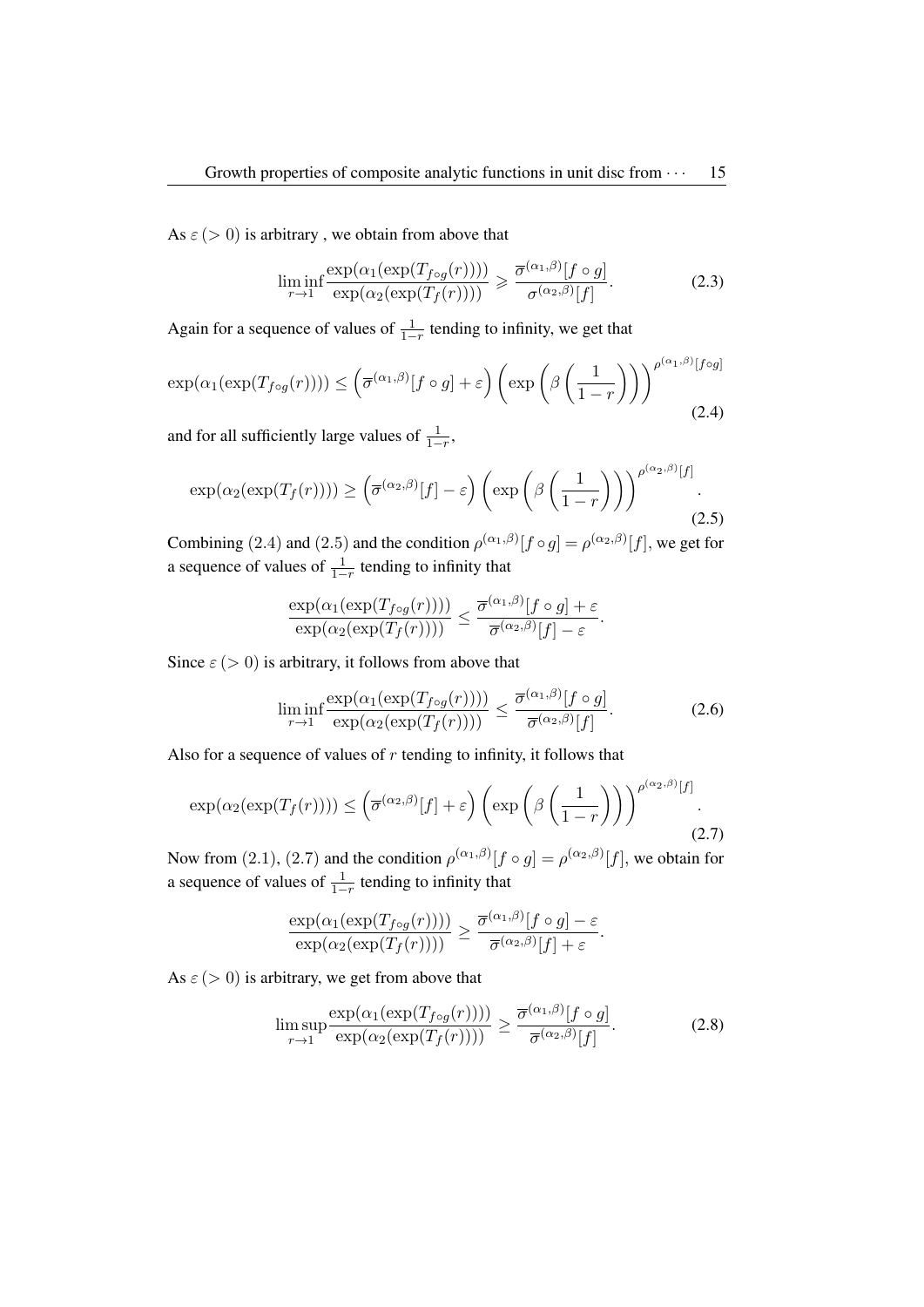Also for all sufficiently large values of  $\frac{1}{1-r}$ ,

$$
\exp(\alpha_1(\exp(T_{f\circ g}(r)))) \leq \left(\sigma^{(\alpha_1,\beta)}[f\circ g] + \varepsilon\right) \left(\exp\left(\beta\left(\frac{1}{1-r}\right)\right)\right)^{\rho^{(\alpha_1,\beta)}[f\circ g]}.
$$
\n(2.9)

In view of the condition  $\rho^{(\alpha_1,\beta)}[f\circ g] = \rho^{(\alpha_2,\beta)}[f]$ , it follows from (2.5) and (2.9) for all sufficiently large values of  $\frac{1}{1-r}$  that

$$
\frac{\exp(\alpha_1(\exp(T_{f\circ g}(r))))}{\exp(\alpha_2(\exp(T_f(r))))} \leq \frac{\sigma^{(\alpha_1,\beta)}[f\circ g]+\varepsilon}{\overline{\sigma}^{(\alpha_2,\beta)}[f]-\varepsilon}.
$$

Since  $\varepsilon$  ( $>$  0) is arbitrary, we obtain that

$$
\limsup_{r \to 1} \frac{\exp(\alpha_1(\exp(T_{f \circ g}(r))))}{\exp(\alpha_2(\exp(T_f(r))))} \le \frac{\sigma^{(\alpha_1, \beta)}[f \circ g]}{\overline{\sigma}^{(\alpha_2, \beta)}[f]}.
$$
\n(2.10)

 $\Box$ 

Thus the theorem follows from  $(2.3)$ ,  $(2.6)$ ,  $(2.8)$  and  $(2.10)$ .

The following theorem can be proved in the line of Theorem 2.1 and so its proof is omitted.

Theorem 2.2. *Let* f *and* g *be any two non-constant analytic functions in the unit*  $disc$   $U$   $such$   $that$   $0 < \overline{\sigma}^{(\alpha_1, \beta)}[f \circ g] \leq \sigma^{(\alpha_1, \beta)}[f \circ g] < \infty$ ,  $0 < \overline{\sigma}^{(\alpha_3, \beta)}[g] \leq$  $\sigma^{(\alpha_3,\beta)}[g]<\infty$  and  $\rho^{(\alpha_1,\beta)}[f\circ g]=\rho^{(\alpha_3,\beta)}[g]$ . Then

$$
\frac{\overline{\sigma}^{(\alpha_1,\beta)}[f\circ g]}{\sigma^{(\alpha_3,\beta)}[g]} \le \liminf_{r\to 1} \frac{\exp(\alpha_1(\exp(T_{f\circ g}(r))))}{\exp(\alpha_3(\exp(T_g(r))))} \le \frac{\overline{\sigma}^{(\alpha_1,\beta)}[f\circ g]}{\overline{\sigma}^{(\alpha_3,\beta)}[g]} \le \limsup_{r\to 1} \frac{\exp(\alpha_1(\exp(T_{f\circ g}(r))))}{\exp(\alpha_3(\exp(T_g(r))))} \le \frac{\sigma^{(\alpha_1,\beta)}[f\circ g]}{\overline{\sigma}^{(\alpha_3,\beta)}[g]}.
$$

Theorem 2.3. *Let* f *and* g *be any two non-constant analytic functions in the unit* disc U such that  $0 < \sigma^{(\alpha_1, \beta)}[f \circ g] < \infty$ ,  $0 < \sigma^{(\alpha_2, \beta)}[f] < \infty$  and  $\rho^{(\alpha_1, \beta)}[f \circ g]$  $= \rho^{(\alpha_2,\beta)}[f]$ *. Then* 

$$
\liminf_{r\to 1}\frac{\exp(\alpha_1(\exp(T_{f\circ g}(r))))}{\exp(\alpha_2(\exp(T_f(r))))}\leq \frac{\sigma^{(\alpha_1,\beta)}[f\circ g]}{\sigma^{(\alpha_2,\beta)}[f]}\leq \limsup_{r\to 1}\frac{\exp(\alpha_1(\exp(T_{f\circ g}(r))))}{\exp(\alpha_2(\exp(T_f(r))))}.
$$

*Proof.* From the definition of  $\sigma^{(\alpha_2,\beta)}[f]$ , we get for a sequence of values of  $\frac{1}{1-r}$ tending to infinity that

$$
\exp(\alpha_2(\exp(T_f(r)))) \geq \left(\sigma^{(\alpha_2,\beta)}[f] - \varepsilon\right) \left(\exp\left(\beta\left(\frac{1}{1-r}\right)\right)\right)^{\rho^{(\alpha_2,\beta)}[f]}.
$$
\n(2.11)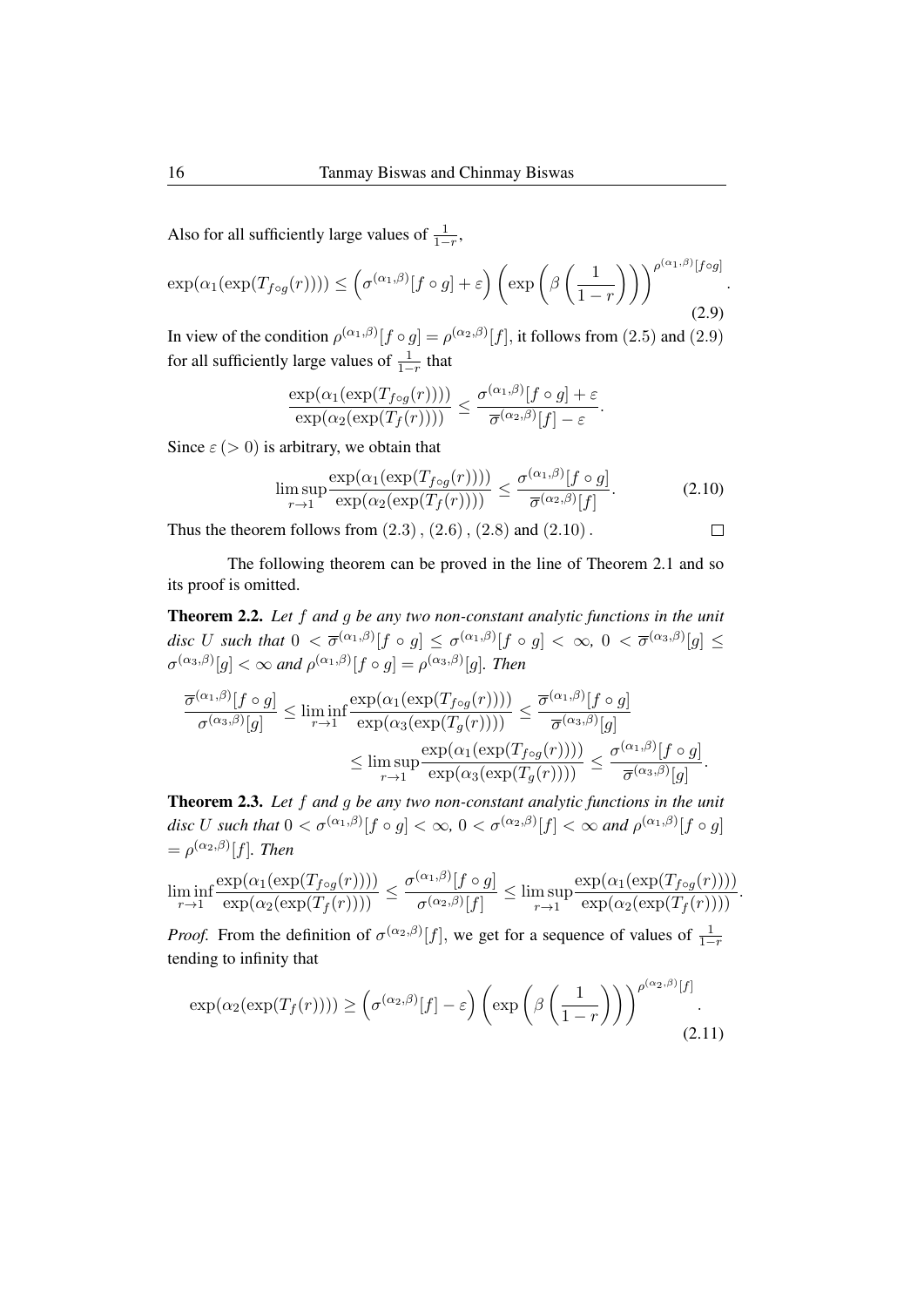Now from (2.9), (2.11) and the condition  $\rho^{(\alpha_1,\beta)}[f\circ g] = \rho^{(\alpha_2,\beta)}[f]$ , it follows for a sequence of values of  $\frac{1}{1-r}$  tending to infinity that

$$
\frac{\exp(\alpha_1(\exp(T_{f\circ g}(r))))}{\exp(\alpha_2(\exp(T_f(r))))} \leq \frac{\sigma^{(\alpha_1,\beta)}[f\circ g]+\varepsilon}{\sigma^{(\alpha_2,\beta)}[f]-\varepsilon}.
$$

As  $\varepsilon$  ( $>$  0) is arbitrary, we obtain that

$$
\liminf_{r \to 1} \frac{\exp(\alpha_1(\exp(T_{f \circ g}(r))))}{\exp(\alpha_2(\exp(T_f(r))))} \le \frac{\sigma^{(\alpha_1, \beta)}[f \circ g]}{\sigma^{(\alpha_2, \beta)}[f]}.
$$
\n(2.12)

Again for a sequence of values of  $\frac{1}{1-r}$  tending to infinity that

$$
\exp(\alpha_1(\exp(T_{f\circ g}(r)))) \geqslant \left(\sigma^{(\alpha_1,\beta)}[f\circ g]-\varepsilon\right)\left(\exp\left(\beta\left(\frac{1}{1-r}\right)\right)\right)^{\rho^{(\alpha_1,\beta)}[f\circ g]}.
$$
\n(2.13)

So combining (2.2) and (2.13) and in view of the condition  $\rho^{(\alpha_1,\beta)}[f \circ g] =$  $\rho^{(\alpha_2,\beta)}[f]$ , we get for a sequence of values of  $\frac{1}{1-r}$  tending to infinity that

$$
\frac{\exp(\alpha_1(\exp(T_{f\circ g}(r))))}{\exp(\alpha_2(\exp(T_f(r))))} \geq \frac{\sigma^{(\alpha_1,\beta)}[f\circ g]-\varepsilon}{\sigma^{(\alpha_2,\beta)}[f]+\varepsilon}.
$$

Since  $\varepsilon$  ( $>$  0) is arbitrary, it follows that

$$
\limsup_{r \to 1} \frac{\exp(\alpha_1(\exp(T_{f \circ g}(r))))}{\exp(\alpha_2(\exp(T_f(r))))} \geq \frac{\sigma^{(\alpha_1, \beta)}[f \circ g]}{\sigma^{(\alpha_2, \beta)}[f]}.
$$
\n(2.14)

Thus the theorem follows from  $(2.12)$  and  $(2.14)$ .

$$
\Box
$$

The following theorem can be carried out in the line of Theorem 2.3 and therefore we omit its proof.

Theorem 2.4. *Let* f *and* g *be any two non-constant analytic functions in the unit* disc U such that  $0<\sigma^{(\alpha_1,\beta)}[f\circ g]<\infty$ ,  $0<\sigma^{(\alpha_3,\beta)}[g]<\infty$  and  $\rho^{(\alpha_1,\beta)}[f\circ g]=$  $\rho^{(\alpha_3, \beta)}[g]$ *. Then* 

$$
\liminf_{r \to 1} \frac{\exp(\alpha_1(\exp(T_{f \circ g}(r))))}{\exp(\alpha_3(\exp(T_g(r))))} \le \frac{\sigma^{(\alpha_1, \beta)}[f \circ g]}{\sigma^{(\alpha_3, \beta)}[g]} \le \limsup_{r \to 1} \frac{\exp(\alpha_1(\exp(T_{f \circ g}(r))))}{\exp(\alpha_3(\exp(T_g(r))))}.
$$

The following theorem is a natural consequence of Theorem 2.1 and Theorem 2.3: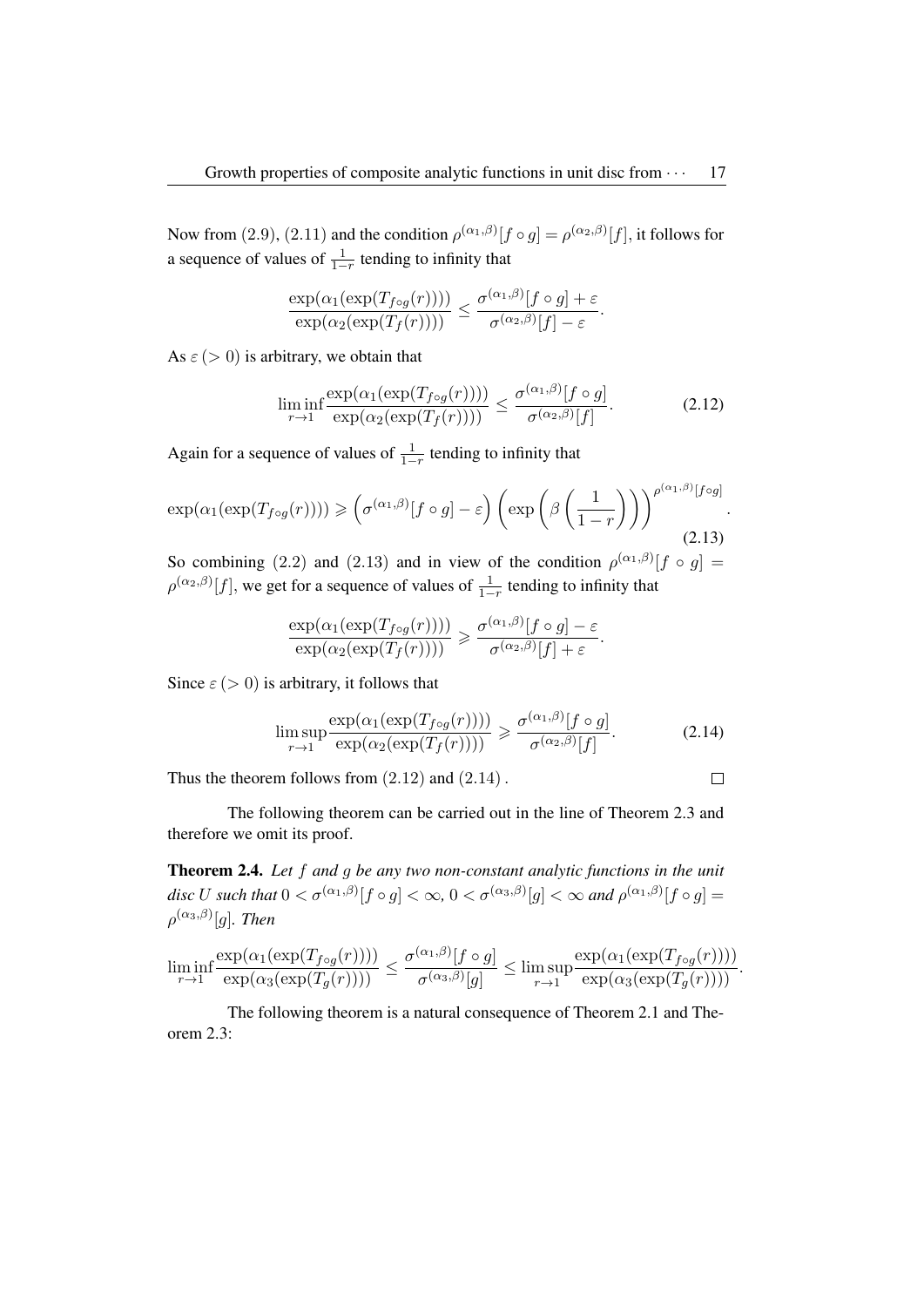Theorem 2.5. *Let* f *and* g *be any two non-constant analytic functions in the unit* disc U such that  $0 < \overline{\sigma}^{(\alpha_1,\beta)}[f\circ g] \leq \sigma^{(\alpha_1,\beta)}[f\circ g] < \infty, \ 0 < \overline{\sigma}^{(\alpha_2,\beta)}[f] \leq$  $\sigma^{(\alpha_2,\beta)}[f] < \infty$  and  $\rho^{(\alpha_1,\beta)}[f \circ g] = \rho^{(\alpha_2,\beta)}[f]$ . Then

$$
\liminf_{r \to 1} \frac{\exp(\alpha_1(\exp(T_{f \circ g}(r))))}{\exp(\alpha_2(\exp(T_f(r))))} \le \min \left\{ \frac{\overline{\sigma}^{(\alpha_1, \beta)}[f \circ g]}{\overline{\sigma}^{(\alpha_2, \beta)}[f]}, \frac{\sigma^{(\alpha_1, \beta)}[f \circ g]}{\sigma^{(\alpha_2, \beta)}[f]} \right\} \n\le \max \left\{ \frac{\overline{\sigma}^{(\alpha_1, \beta)}[f \circ g]}{\overline{\sigma}^{(\alpha_2, \beta)}[f]}, \frac{\sigma^{(\alpha_1, \beta)}[f \circ g]}{\sigma^{(\alpha_2, \beta)}[f]} \right\} \le \limsup_{r \to 1} \frac{\exp(\alpha_1(\exp(T_{f \circ g}(r))))}{\exp(\alpha_2(\exp(T_f(r))))}.
$$

Analogously one may state the following theorem without its proof:

Theorem 2.6. *Let* f *and* g *be any two non-constant analytic functions in the unit*  $disc$   $U$   $such$   $that$   $0 < \overline{\sigma}^{(\alpha_1, \beta)}[f \circ g] \leq \sigma^{(\alpha_1, \beta)}[f \circ g] < \infty$ ,  $0 < \overline{\sigma}^{(\alpha_3, \beta)}[g] \leq$  $\sigma^{(\alpha_3,\beta)}[g]<\infty$  and  $\rho^{(\alpha_1,\beta)}[f\circ g]=\rho^{(\alpha_3,\beta)}[g]$ . Then

$$
\liminf_{r \to 1} \frac{\exp(\alpha_1(\exp(T_{f \circ g}(r))))}{\exp(\alpha_3(\exp(T_g(r))))} \le \min \left\{ \frac{\overline{\sigma}^{(\alpha_1, \beta)}[f \circ g]}{\overline{\sigma}^{(\alpha_3, \beta)}[g]}, \frac{\sigma^{(\alpha_1, \beta)}[f \circ g]}{\sigma^{(\alpha_3, \beta)}[g]} \right\}
$$
\n
$$
\le \max \left\{ \frac{\overline{\sigma}^{(\alpha_1, \beta)}[f \circ g]}{\overline{\sigma}^{(\alpha_3, \beta)}[g]}, \frac{\sigma^{(\alpha_1, \beta)}[f \circ g]}{\sigma^{(\alpha_3, \beta)}[g]} \right\} \le \limsup_{r \to 1} \frac{\exp(\alpha_1(\exp(T_{f \circ g}(r))))}{\exp(\alpha_3(\exp(T_g(r))))}.
$$

Now in the line of Theorem 2.1, Theorem 2.3, Theorem 2.5 and Theorem 2.2, Theorem 2.4, Theorem 2.6 respectively one can easily prove the following six theorems using the notion of generalized Nevanlinna weak type and therefore their proofs are omitted.

Theorem 2.7. *Let* f *and* g *be any two non-constant analytic functions in the unit* disc U such that  $0 < \tau^{(\alpha_1,\beta)}[f \circ g] \leq \overline{\tau}^{(\alpha_1,\beta)}[f \circ g] < \infty, 0 < \tau^{(\alpha_2,\beta)}[f] \leq$  $\overline{\tau}^{(\alpha_2,\beta)}[f]<\infty$  and  $\lambda^{(\alpha_1,\beta)}[f\circ g]=\lambda^{(\alpha_2,\beta)}[f]$ . Then

$$
\frac{\tau^{(\alpha_1,\beta)}[f\circ g]}{\overline{\tau}^{(\alpha_2,\beta)}[f]} \le \liminf_{r\to 1} \frac{\exp(\alpha_1(\exp(T_{f\circ g}(r))))}{\exp(\alpha_2(\exp(T_f(r))))} \le \frac{\tau^{(\alpha_1,\beta)}[f\circ g]}{\tau^{(\alpha_2,\beta)}[f]} \le \limsup_{r\to 1} \frac{\exp(\alpha_1(\exp(T_{f\circ g}(r))))}{\exp(\alpha_2(\exp(T_f(r))))} \le \frac{\overline{\tau}^{(\alpha_1,\beta)}[f\circ g]}{\tau^{(\alpha_2,\beta)}[f]}.
$$

Theorem 2.8. *Let* f *and* g *be any two non-constant analytic functions in the unit* disc U such that  $0 < \overline{\tau}^{(\alpha_1,\beta)}[f\circ g] < \infty$ ,  $0 < \overline{\tau}^{(\alpha_2,\beta)}[f] < \infty$  and  $\lambda^{(\alpha_1,\beta)}[f\circ g] =$  $\lambda^{(\alpha_2,\beta)}[f]$ *. Then* 

$$
\liminf_{r \to 1} \frac{\exp(\alpha_1(\exp(T_{f \circ g}(r))))}{\exp(\alpha_2(\exp(T_f(r))))} \le \frac{\overline{\tau}^{(\alpha_1, \beta)}[f \circ g]}{\overline{\tau}^{(\alpha_2, \beta)}[f]} \le \limsup_{r \to 1} \frac{\exp(\alpha_1(\exp(T_{f \circ g}(r))))}{\exp(\alpha_2(\exp(T_f(r))))}.
$$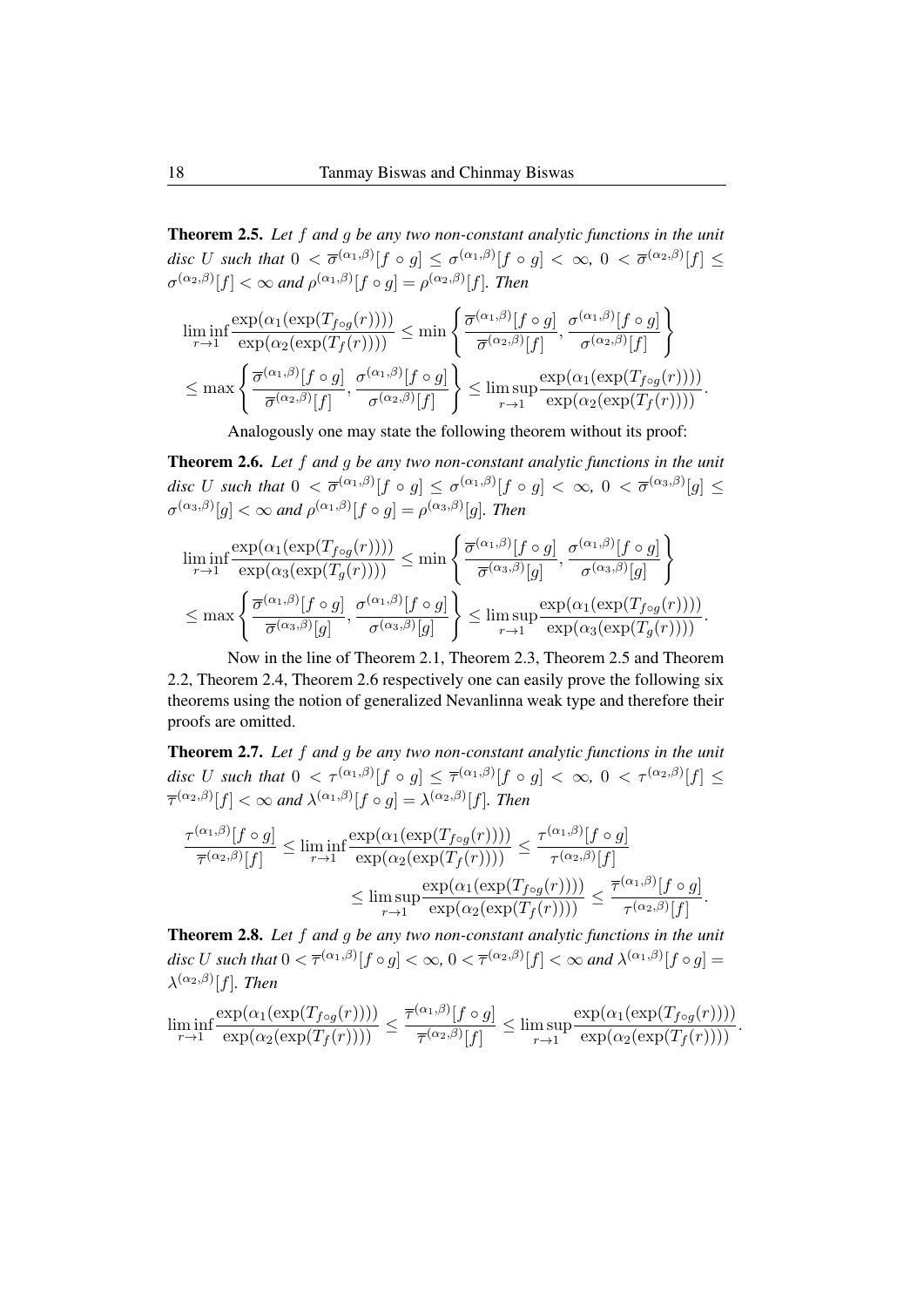Theorem 2.9. *Let* f *and* g *be any two non-constant analytic functions in the unit* disc U such that  $0 < \tau^{(\alpha_1,\beta)}[f \circ g] \leq \overline{\tau}^{(\alpha_1,\beta)}[f \circ g] < \infty, 0 < \tau^{(\alpha_2,\beta)}[f] \leq$  $\overline{\tau}^{(\alpha_2,\beta)}[f]<\infty$  and  $\lambda^{(\alpha_1,\beta)}[f\circ g]=\lambda^{(\alpha_2,\beta)}[f]$ . Then

$$
\liminf_{r \to 1} \frac{\exp(\alpha_1(\exp(T_{f \circ g}(r))))}{\exp(\alpha_2(\exp(T_f(r))))} \le \min \left\{ \frac{\tau^{(\alpha_1, \beta)}[f \circ g]}{\tau^{(\alpha_2, \beta)}[f]}, \frac{\overline{\tau}^{(\alpha_1, \beta)}[f \circ g]}{\overline{\tau}^{(\alpha_2, \beta)}[f]} \right\} \n\le \max \left\{ \frac{\tau^{(\alpha_1, \beta)}[f \circ g]}{\tau^{(\alpha_2, \beta)}[f]}, \frac{\overline{\tau}^{(\alpha_1, \beta)}[f \circ g]}{\overline{\tau}^{(\alpha_2, \beta)}[f]} \right\} \le \limsup_{r \to 1} \frac{\exp(\alpha_1(\exp(T_{f \circ g}(r))))}{\exp(\alpha_2(\exp(T_f(r))))}.
$$

Theorem 2.10. *Let* f *and* g *be any two non-constant analytic functions in the unit*  $disc\ U\ such\ that\ 0<\tau^{(\alpha_1,\beta)}[f\circ g]\leq{\overline{\tau}}^{(\alpha_1,\beta)}[f\circ g]<\infty,\ 0<\tau^{(\alpha_3,\beta)}[g]\leq{\overline{\tau}}^{(\alpha_3,\beta)}[g]$  $< \infty$  and  $\lambda^{(\alpha_1,\beta)}[f \circ g] = \lambda^{(\alpha_3,\beta)}[g]$ . Then

$$
\frac{\tau^{(\alpha_1,\beta)}[f\circ g]}{\overline{\tau}^{(\alpha_3,\beta)}[g]} \le \liminf_{r\to 1} \frac{\exp(\alpha_1(\exp(T_{f\circ g}(r))))}{\exp(\alpha_3(\exp(T_g(r))))} \le \frac{\tau^{(\alpha_1,\beta)}[f\circ g]}{\tau^{(\alpha_3,\beta)}[g]} \le \limsup_{r\to 1} \frac{\exp(\alpha_1(\exp(T_{f\circ g}(r))))}{\exp(\alpha_3(\exp(T_g(r))))} \le \frac{\overline{\tau}^{(\alpha_1,\beta)}[f\circ g]}{\tau^{(\alpha_3,\beta)}[g]}
$$

.

Theorem 2.11. *Let* f *and* g *be any two non-constant analytic functions in the unit* disc U such that  $0<\overline{\tau}^{(\alpha_1,\beta)}[f\circ g]<\infty$ ,  $0<\overline{\tau}^{(\alpha_3,\beta)}[g]<\infty$  and  $\lambda^{(\alpha_1,\beta)}[f\circ g]=0$  $\lambda^{(\alpha_3,\beta)}[g]$ *. Then* 

$$
\liminf_{r\to 1}\frac{\exp(\alpha_1(\exp(T_{f\circ g}(r))))}{\exp(\alpha_3(\exp(T_g(r))))}\leq \frac{\overline{\tau}^{(\alpha_1,\beta)}[f\circ g]}{\overline{\tau}^{(\alpha_3,\beta)}[g]}\leq \limsup_{r\to 1}\frac{\exp(\alpha_1(\exp(T_{f\circ g}(r))))}{\exp(\alpha_3(\exp(T_g(r))))}.
$$

Theorem 2.12. *Let* f *and* g *be any two non-constant analytic functions in the unit*  $disc\ U\ such\ that\ 0<\tau^{(\alpha_1,\beta)}[f\circ g]\leq\overline{\tau}^{(\alpha_1,\beta)}[f\circ g]<\infty,\ 0<\tau^{(\alpha_3,\beta)}[g]\leq\overline{\tau}^{(\alpha_3,\beta)}[g]$  $< \infty$  and  $\lambda^{(\alpha_1,\beta)}[f \circ g] = \lambda^{(\alpha_3,\beta)}[g]$ . Then

$$
\liminf_{r \to 1} \frac{\exp(\alpha_1(\exp(T_{f \circ g}(r))))}{\exp(\alpha_3(\exp(T_g(r))))} \le \min \left\{ \frac{\tau^{(\alpha_1, \beta)}[f \circ g]}{\tau^{(\alpha_3, \beta)}[g]}, \frac{\overline{\tau}^{(\alpha_1, \beta)}[f \circ g]}{\overline{\tau}^{(\alpha_3, \beta)}[g]} \right\}
$$
\n
$$
\le \max \left\{ \frac{\tau^{(\alpha_1, \beta)}[f \circ g]}{\tau^{(\alpha_3, \beta)}[g]}, \frac{\overline{\tau}^{(\alpha_1, \beta)}[f \circ g]}{\overline{\tau}^{(\alpha_3, \beta)}[g]} \right\} \le \limsup_{r \to 1} \frac{\exp(\alpha_1(\exp(T_{f \circ g}(r))))}{\exp(\alpha_3(\exp(T_g(r))))}.
$$

We may now state the following theorems without their proofs based on generalized Nevanlinna type  $(\alpha, \beta)$  and generalized Nevanlinna weak type  $(\alpha, \beta)$ :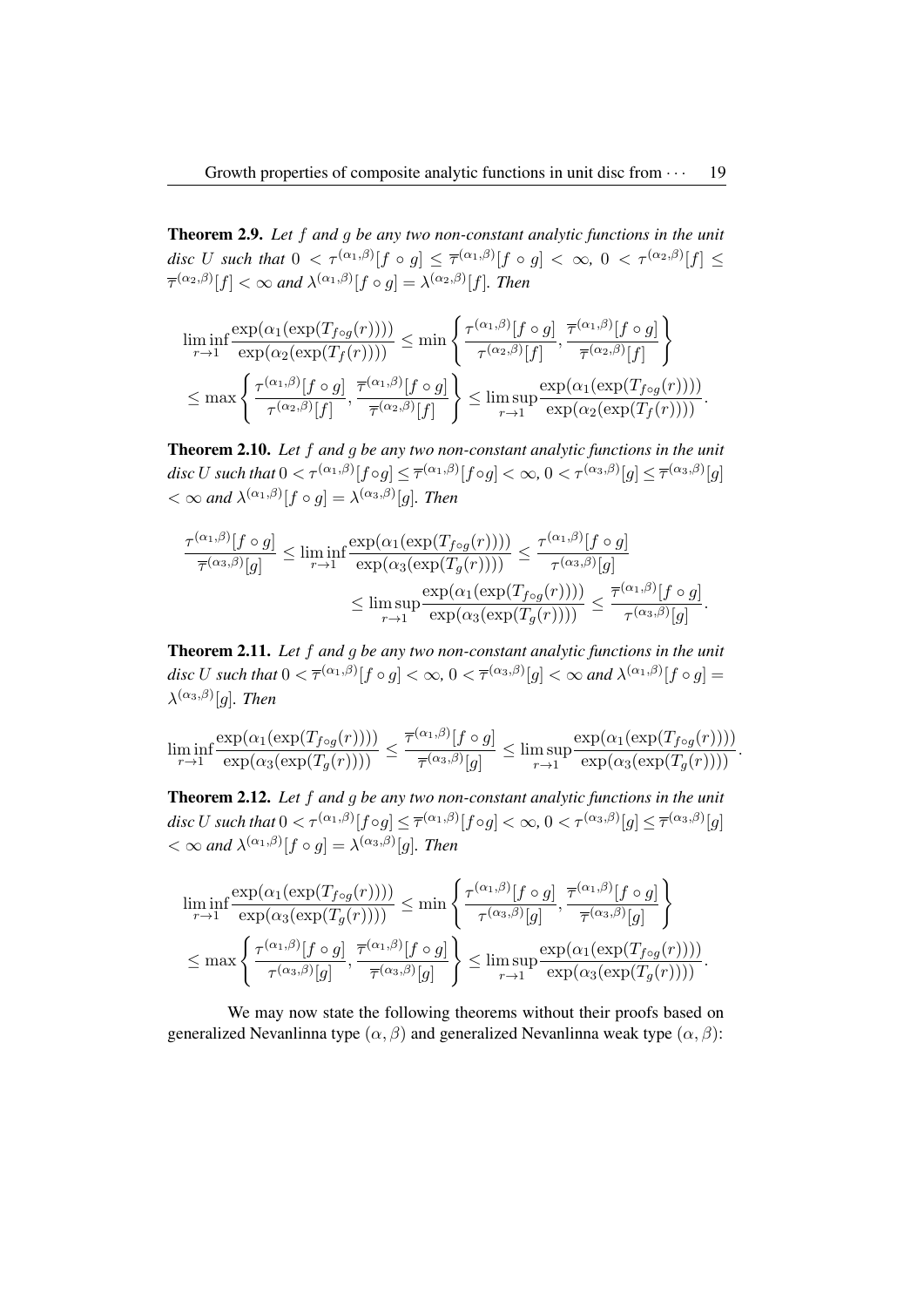Theorem 2.13. *Let* f *and* g *be any two non-constant analytic functions in the unit* disc U such that  $0 < \overline{\sigma}^{(\alpha_1,\beta)}[f \circ g] \leq \sigma^{(\alpha_1,\beta)}[f \circ g] < \infty$ ,  $0 < \tau^{(\alpha_2,\beta)}[f] \leq$  $\overline{\tau}^{(\alpha_2,\beta)}[f]<\infty$  and  $\rho^{(\alpha_1,\beta)}[f\circ g]=\lambda^{(\alpha_2,\beta)}[f]$ . Then

$$
\frac{\overline{\sigma}^{(\alpha_1,\beta)}[f \circ g]}{\overline{\tau}^{(\alpha_2,\beta)}[f]} \le \liminf_{r \to 1} \frac{\exp(\alpha_1(\exp(T_{f \circ g}(r))))}{\exp(\alpha_2(\exp(T_f(r))))} \le \frac{\overline{\sigma}^{(\alpha_1,\beta)}[f \circ g]}{\tau^{(\alpha_2,\beta)}[f]} \n\le \limsup_{r \to 1} \frac{\exp(\alpha_1(\exp(T_{f \circ g}(r))))}{\exp(\alpha_2(\exp(T_f(r))))} \le \frac{\sigma^{(\alpha_1,\beta)}[f \circ g]}{\tau^{(\alpha_2,\beta)}[f]}
$$

.

Theorem 2.14. *Let* f *and* g *be any two non-constant analytic functions in the unit* disc U such that  $0 < \sigma^{(\alpha_1, \beta)}[f \circ g] < \infty$ ,  $0 < \overline{\tau}^{(\alpha_2, \beta)}[f] < \infty$  and  $\rho^{(\alpha_1, \beta)}[f \circ g] =$  $\lambda^{(\alpha_2,\beta)}[f]$ *. Then* 

$$
\liminf_{r\to 1}\frac{\exp(\alpha_1(\exp(T_{f\circ g}(r))))}{\exp(\alpha_2(\exp(T_f(r))))}\leq \frac{\sigma^{(\alpha_1,\beta)}[f\circ g]}{\overline{\tau}^{(\alpha_2,\beta)}[f]}\leq \limsup_{r\to 1}\frac{\exp(\alpha_1(\exp(T_{f\circ g}(r))))}{\exp(\alpha_2(\exp(T_f(r))))}.
$$

Theorem 2.15. *Let* f *and* g *be any two non-constant analytic functions in the unit* disc U such that  $0 < \overline{\sigma}^{(\alpha_1,\beta)}[f \circ g] \leq \sigma^{(\alpha_1,\beta)}[f \circ g] < \infty$ ,  $0 < \tau^{(\alpha_2,\beta)}[f] \leq$  $\overline{\tau}^{(\alpha_2,\beta)}[f]<\infty$  and  $\rho^{(\alpha_1,\beta)}[f\circ g]=\lambda^{(\alpha_2,\beta)}[f]$ . Then

$$
\liminf_{r\to 1}\frac{\exp(\alpha_1(\exp(T_{f\circ g}(r))))}{\exp(\alpha_2(\exp(T_f(r))))} \le \min\left\{\frac{\overline{\sigma}^{(\alpha_1,\beta)}[f\circ g]}{\tau^{(\alpha_2,\beta)}[f]},\frac{\sigma^{(\alpha_1,\beta)}[f\circ g]}{\overline{\tau}^{(\alpha_2,\beta)}[f]}\right\} \n\le \max\left\{\frac{\overline{\sigma}^{(\alpha_1,\beta)}[f\circ g]}{\tau^{(\alpha_2,\beta)}[f]},\frac{\sigma^{(\alpha_1,\beta)}[f\circ g]}{\overline{\tau}^{(\alpha_2,\beta)}[f]}\right\} \le \limsup_{r\to 1}\frac{\exp(\alpha_1(\exp(T_{f\circ g}(r))))}{\exp(\alpha_2(\exp(T_f(r))))}.
$$

Theorem 2.16. *Let* f *and* g *be any two non-constant analytic functions in the unit* disc U such that  $0 < \tau^{(\alpha_1,\beta)}[f \circ g] \leq \overline{\tau}^{(\alpha_1,\beta)}[f \circ g] < \infty, 0 < \overline{\sigma}^{(\alpha_2,\beta)}[f] \leq$  $\sigma^{(\alpha_2,\beta)}[f] < \infty$  and  $\lambda^{(\alpha_1,\beta)}[f \circ g] = \rho^{(\alpha_2,\beta)}[f]$ . Then

$$
\frac{\tau^{(\alpha_1,\beta)}[f\circ g]}{\sigma^{(\alpha_2,\beta)}[f]} \le \liminf_{r\to 1} \frac{\exp(\alpha_1(\exp(T_{f\circ g}(r))))}{\exp(\alpha_2(\exp(T_f(r))))} \le \frac{\tau^{(\alpha_1,\beta)}[f\circ g]}{\overline{\sigma}^{(\alpha_2,\beta)}[f]} \le \limsup_{r\to 1} \frac{\exp(\alpha_1(\exp(T_{f\circ g}(r))))}{\exp(\alpha_2(\exp(T_f(r))))} \le \frac{\overline{\tau}^{(\alpha_1,\beta)}[f\circ g]}{\overline{\sigma}^{(\alpha_2,\beta)}[f]}.
$$

Theorem 2.17. *Let* f *and* g *be any two non-constant analytic functions in the unit* disc U such that  $0<\overline{\tau}^{(\alpha_1,\beta)}[f\circ g]<\infty$ ,  $0<\sigma^{(\alpha_2,\beta)}[f]<\infty$  and  $\lambda^{(\alpha_1,\beta)}[f\circ g]$  $= \rho^{(\alpha_2,\beta)}[f]$ *. Then* 

$$
\liminf_{r\to 1}\frac{\exp(\alpha_1(\exp(T_{f\circ g}(r))))}{\exp(\alpha_2(\exp(T_f(r))))}\leq \frac{\overline{\tau}^{(\alpha_1,\beta)}[f\circ g]}{\sigma^{(\alpha_2,\beta)}[f]}\leq \limsup_{r\to 1}\frac{\exp(\alpha_1(\exp(T_{f\circ g}(r))))}{\exp(\alpha_2(\exp(T_f(r))))}.
$$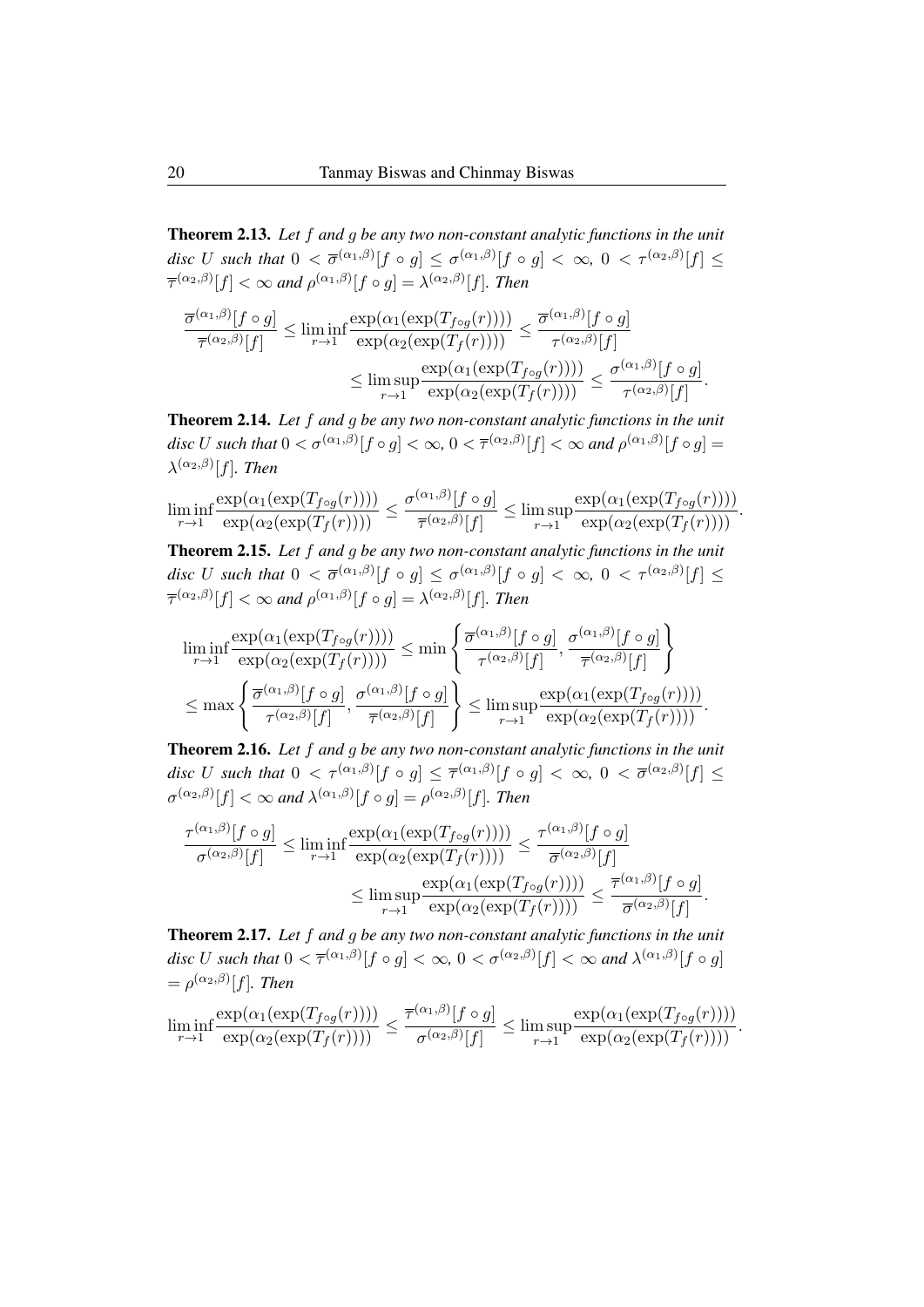Theorem 2.18. *Let* f *and* g *be any two non-constant analytic functions in the unit* disc U such that  $0 < \tau^{(\alpha_1,\beta)}[f\circ g] \leq \overline{\tau}^{(\alpha_1,\beta)}[f\circ g] < \infty, \ 0 < \overline{\sigma}^{(\alpha_2,\beta)}[f] \leq$  $\sigma^{(\alpha_2,\beta)}[f] < \infty$  and  $\lambda^{(\alpha_1,\beta)}[f \circ g] = \rho^{(\alpha_2,\beta)}[f]$ . Then

$$
\liminf_{r \to 1} \frac{\exp(\alpha_1(\exp(T_{f \circ g}(r))))}{\exp(\alpha_2(\exp(T_f(r))))} \le \min \left\{ \frac{\tau^{(\alpha_1, \beta)}[f \circ g]}{\overline{\sigma}^{(\alpha_2, \beta)}[f]}, \frac{\overline{\tau}^{(\alpha_1, \beta)}[f \circ g]}{\sigma^{(\alpha_2, \beta)}[f]} \right\} \n\le \max \left\{ \frac{\tau^{(\alpha_1, \beta)}[f \circ g]}{\overline{\sigma}^{(\alpha_2, \beta)}[f]}, \frac{\overline{\tau}^{(\alpha_1, \beta)}[f \circ g]}{\sigma^{(\alpha_2, \beta)}[f]} \right\} \le \limsup_{r \to 1} \frac{\exp(\alpha_1(\exp(T_{f \circ g}(r))))}{\exp(\alpha_2(\exp(T_f(r))))}.
$$

Theorem 2.19. *Let* f *and* g *be any two non-constant analytic functions in the unit*  $disc\ U\ such\ that\ 0<\overline{\sigma}^{(\alpha_1,\beta)}[f\circ g]\leq \sigma^{(\alpha_1,\beta)}[f\circ g]<\infty,\ 0<\tau^{(\alpha_3,\beta)}[g]\leq \overline{\tau}^{(\alpha_3,\beta)}[g]$  $< \infty$  and  $\rho^{(\alpha_1,\beta)}[f \circ g] = \lambda^{(\alpha_3,\beta)}[g]$ . Then

$$
\frac{\overline{\sigma}^{(\alpha_1,\beta)}[f\circ g]}{\overline{\tau}^{(\alpha_3,\beta)}[g]} \le \liminf_{r\to 1} \frac{\exp(\alpha_1(\exp(T_{f\circ g}(r))))}{\exp(\alpha_3(\exp(T_g(r))))} \le \frac{\overline{\sigma}^{(\alpha_1,\beta)}[f\circ g]}{\tau^{(\alpha_3,\beta)}[g]}\le \limsup_{r\to 1} \frac{\exp(\alpha_1(\exp(T_{f\circ g}(r))))}{\exp(\alpha_3(\exp(T_g(r))))} \le \frac{\sigma^{(\alpha_1,\beta)}[f\circ g]}{\tau^{(\alpha_3,\beta)}[g]}
$$

.

Theorem 2.20. *Let* f *and* g *be any two non-constant analytic functions in the unit* disc U such that  $0<\sigma^{(\alpha_1,\beta)}[f\circ g]<\infty$ ,  $0<\overline{\tau}^{(\alpha_3,\beta)}[g]<\infty$  and  $\rho^{(\alpha_1,\beta)}[f\circ g]=$  $\lambda^{(\alpha_3,\beta)}[g]$ *. Then* 

$$
\liminf_{r \to 1} \frac{\exp(\alpha_1(\exp(T_{f \circ g}(r))))}{\exp(\alpha_3(\exp(T_g(r))))} \le \frac{\sigma^{(\alpha_1, \beta)}[f \circ g]}{\overline{\tau}^{(\alpha_3, \beta)}[g]} \le \limsup_{r \to 1} \frac{\exp(\alpha_1(\exp(T_{f \circ g}(r))))}{\exp(\alpha_3(\exp(T_g(r))))}.
$$

Theorem 2.21. *Let* f *and* g *be any two non-constant analytic functions in the unit*  $disc\ U\ such\ that\ 0<\overline{\sigma}^{(\alpha_1,\beta)}[f\circ g]\leq \sigma^{(\alpha_1,\beta)}[f\circ g]<\infty,\ 0<\tau^{(\alpha_3,\beta)}[g]\leq \overline{\tau}^{(\alpha_3,\beta)}[g]$  $< \infty$  and  $\rho^{(\alpha_1,\beta)}[f \circ g] = \lambda^{(\alpha_3,\beta)}[g]$ . Then

$$
\liminf_{r \to 1} \frac{\exp(\alpha_1(\exp(T_{f \circ g}(r))))}{\exp(\alpha_3(\exp(T_g(r))))} \le \min \left\{ \frac{\overline{\sigma}^{(\alpha_1, \beta)}[f \circ g]}{\tau^{(\alpha_3, \beta)}[g]}, \frac{\sigma^{(\alpha_1, \beta)}[f \circ g]}{\overline{\tau}^{(\alpha_3, \beta)}[g]} \right\}
$$
\n
$$
\le \max \left\{ \frac{\overline{\sigma}^{(\alpha_1, \beta)}[f \circ g]}{\tau^{(\alpha_3, \beta)}[g]}, \frac{\sigma^{(\alpha_1, \beta)}[f \circ g]}{\overline{\tau}^{(\alpha_3, \beta)}[g]} \right\} \le \limsup_{r \to 1} \frac{\exp(\alpha_1(\exp(T_{f \circ g}(r))))}{\exp(\alpha_3(\exp(T_g(r))))}.
$$

Theorem 2.22. *Let* f *and* g *be any two non-constant analytic functions in the unit*  $disc\ U\ such\ that\ 0<\tau^{(\alpha_1,\beta)}[f\circ g]\leq\overline{\tau}^{(\alpha_1,\beta)}[f\circ g]<\infty,\ 0<\overline{\sigma}^{(\alpha_3,\beta)}[g]\leq\sigma^{(\alpha_3,\beta)}[g]$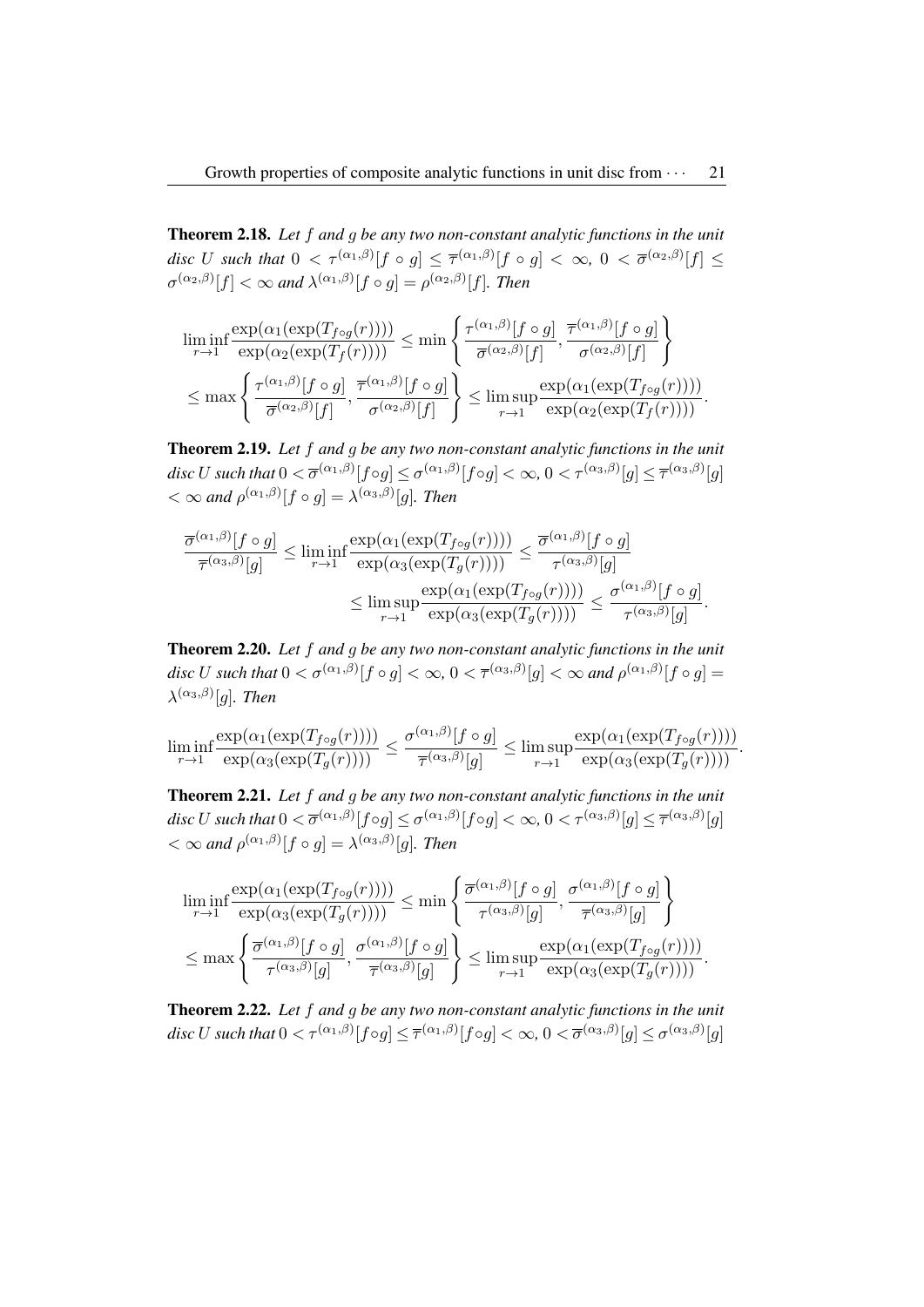$< \infty$  and  $\lambda^{(\alpha_1,\beta)}[f \circ g] = \rho^{(\alpha_3,\beta)}[g]$ *. Then* 

$$
\frac{\tau^{(\alpha_1,\beta)}[f\circ g]}{\sigma^{(\alpha_3,\beta)}[g]} \le \liminf_{r\to 1} \frac{\exp(\alpha_1(\exp(T_{f\circ g}(r))))}{\exp(\alpha_3(\exp(T_g(r))))} \le \frac{\tau^{(\alpha_1,\beta)}[f\circ g]}{\overline{\sigma}^{(\alpha_3,\beta)}[g]} \le \limsup_{r\to 1} \frac{\exp(\alpha_1(\exp(T_{f\circ g}(r))))}{\exp(\alpha_3(\exp(T_g(r))))} \le \frac{\overline{\tau}^{(\alpha_1,\beta)}[f\circ g]}{\overline{\sigma}^{(\alpha_3,\beta)}[g]}.
$$

Theorem 2.23. *Let* f *and* g *be any two non-constant analytic functions in the unit* disc U such that  $0 < \overline{\tau}^{(\alpha_1, \beta)}[f \circ g] < \infty$ ,  $0 < \sigma^{(\alpha_3, \beta)}[g] < \infty$  and  $\lambda^{(\alpha_1, \beta)}[f \circ g] =$  $\rho^{(\alpha_3, \beta)}[g]$ *. Then* 

 $\liminf_{r\to 1}$  $\frac{\exp(\alpha_1(\exp(T_{f \circ g}(r))))}{\exp(\alpha_3(\exp(T_g(r))))} \leq \frac{\overline{\tau}^{(\alpha_1,\beta)}[f \circ g]}{\sigma^{(\alpha_3,\beta)}[g]}$  $\frac{g}{\sigma^{(\alpha_3,\beta)}[g]} \leq \limsup_{r\to 1}$  $r\rightarrow 1$  $\frac{\exp(\alpha_1(\exp(T_{f \circ g}(r))))}{\exp(\alpha_3(\exp(T_g(r))))}.$ 

Theorem 2.24. *Let* f *and* g *be any two non-constant analytic functions in the unit*  $disc\ U\ such\ that\ 0<\tau^{(\alpha_1,\beta)}[f\circ g]\leq\overline{\tau}^{(\alpha_1,\beta)}[f\circ g]<\infty,\ 0<\overline{\sigma}^{(\alpha_3,\beta)}[g]\leq\sigma^{(\alpha_3,\beta)}[g]$  $< \infty$  and  $\lambda^{(\alpha_1,\beta)}[f \circ g] = \rho^{(\alpha_3,\beta)}[g]$ *. Then* 

$$
\liminf_{r \to 1} \frac{\exp(\alpha_1(\exp(T_{f \circ g}(r))))}{\exp(\alpha_3(\exp(T_g(r))))} \le \min \left\{ \frac{\tau^{(\alpha_1, \beta)}[f \circ g]}{\overline{\sigma}^{(\alpha_3, \beta)}[g]}, \frac{\overline{\tau}^{(\alpha_1, \beta)}[f \circ g]}{\sigma^{(\alpha_3, \beta)}[g]} \right\}
$$
\n
$$
\le \max \left\{ \frac{\tau^{(\alpha_1, \beta)}[f \circ g]}{\overline{\sigma}^{(\alpha_3, \beta)}[g]}, \frac{\overline{\tau}^{(\alpha_1, \beta)}[f \circ g]}{\sigma^{(\alpha_3, \beta)}[g]} \right\} \le \limsup_{r \to 1} \frac{\exp(\alpha_1(\exp(T_{f \circ g}(r))))}{\exp(\alpha_3(\exp(T_g(r))))}.
$$

#### Acknowledgement

The authors are thankful to the editor and the referee for their comments and suggestions.

## References

- [1] A. K. Agarwal, On the properties of an entire function of two complex variables, *Canadian J. Math.,* 20(1968), 51-57.
- [2] T. Biswas and C. Biswas, Growth properties of composite analytic functions in unit disc from the view point of their generalized Nevanlinna order  $(\alpha, \beta)$ , *Aligarh Bull. Math.,* 39(1) (2020), 55-64.
- [3] B. A. Fuks, Introduction to the Theory of Analytic Functions of Several Complex Variables, Translations of Mathematical Monographs, *Amer. Math. Soc., Providence, Rhode Island*, 1963.